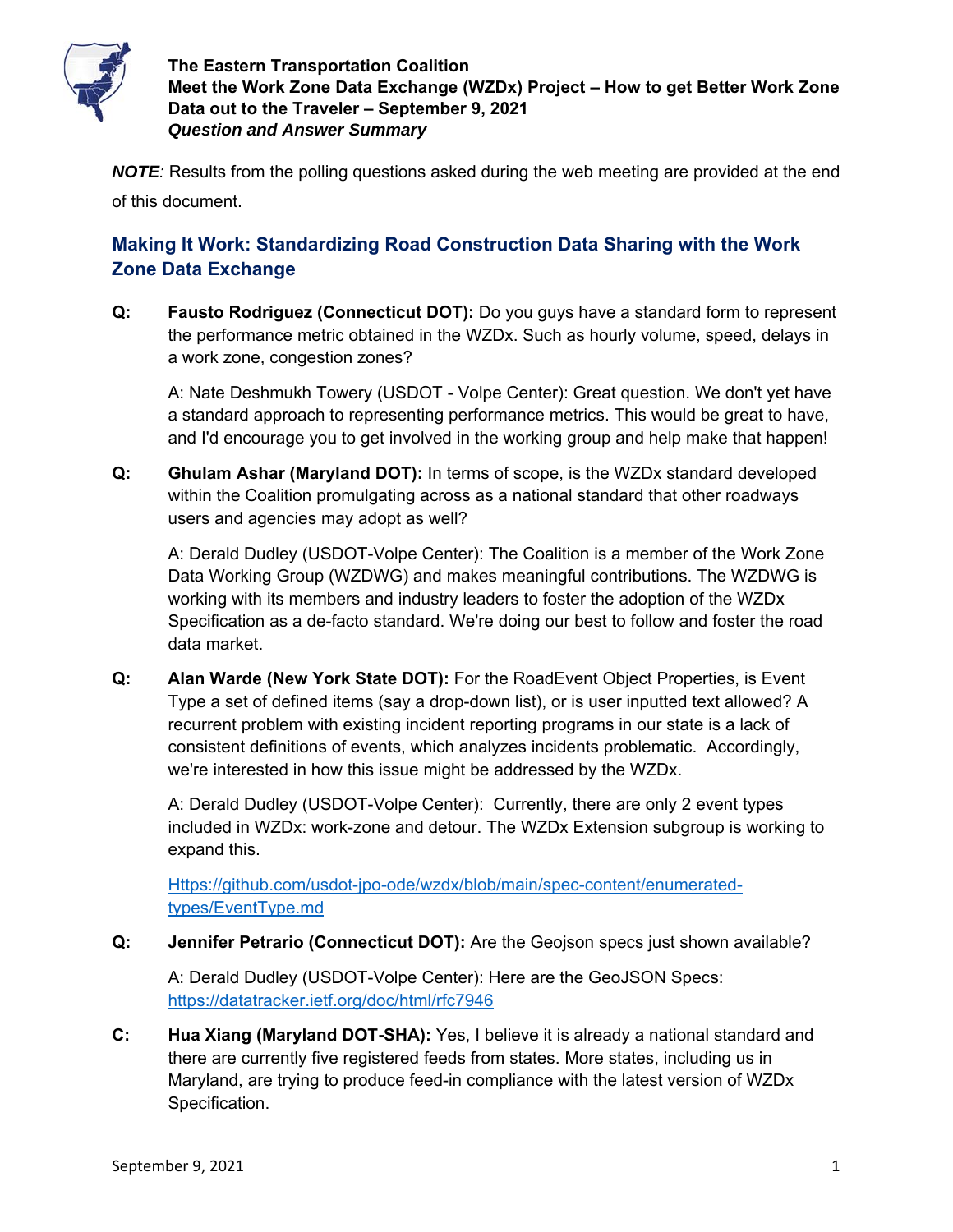

A; Nate Deshmukh Towery (USDOT - Volpe Center): Thanks, Hua - you're correct. WZDx is a national effort that aligns with relevant ITS standards (i.e., TMDD, SAE's J2735 & 2945/4). We refer to WZDx as a specification as it is not directly integrated into the National ITS Architecture, but you may more easily think of it as a stable data standard that is ready to be deployed.

**Q: Fausto Rodriguez (Connecticut DOT):** Awesome. How can I sign up? Feel free to send me the link.

A: Derald Dudley (USDOT-Volpe Center): Great. Please reach out to AVDX@dot.gov to be added to the WZDWG membership list.

**Q: Chet Osborne (Massachusetts DOT):** Will there be a field to note if there is a change to lane width or height clearance and bridge pounds rating? This would have value for oversize/overweight permits.

A: Nate Deshmukh Towery (USDOT - Volpe Center): Yes. If you have information only about a roadway and not at the lane level, you can provide that in your WZDx data feed. There is also a set of enumerated restrictions available for you to note on a lane-level basis.

**C: Derald Dudley (USDOT-Volpe Center):** Here is the Work Zone Data Exchange GitHub site: https://github.com/usdot-jpo-ode/wzdx

Feed Examples: https://github.com/usdot-jpo-ode/wzdx/tree/main/createfeed/examples/linestring-examples

**Q: Stan Young (The Eastern Transportation Coalition):** My question is on QC/QA, validity, or security - whichever has a history in this. You learn not to trust what's coming out of construction maintenance systems because it's all subject to whoever has that responsibility - how much they keep it up to date. Are there processes being built into the system so that you have some sense of the information you're getting from a certain state? Is the information accurate and valid?

A: David Craig (General Motors): That's part of the validation field. You have to specify how your data feed was validated. In the metadata, we track when each feed was last updated and the update frequency. From there, we can start to understand if this event I'm looking at is six months old, or was it produced an hour ago. We can start to understand whether was it verified by precision GPS or if it was just someone reading data off a map. With both those elements, we start to be able to get a grasp on how accurate and fresh the information is.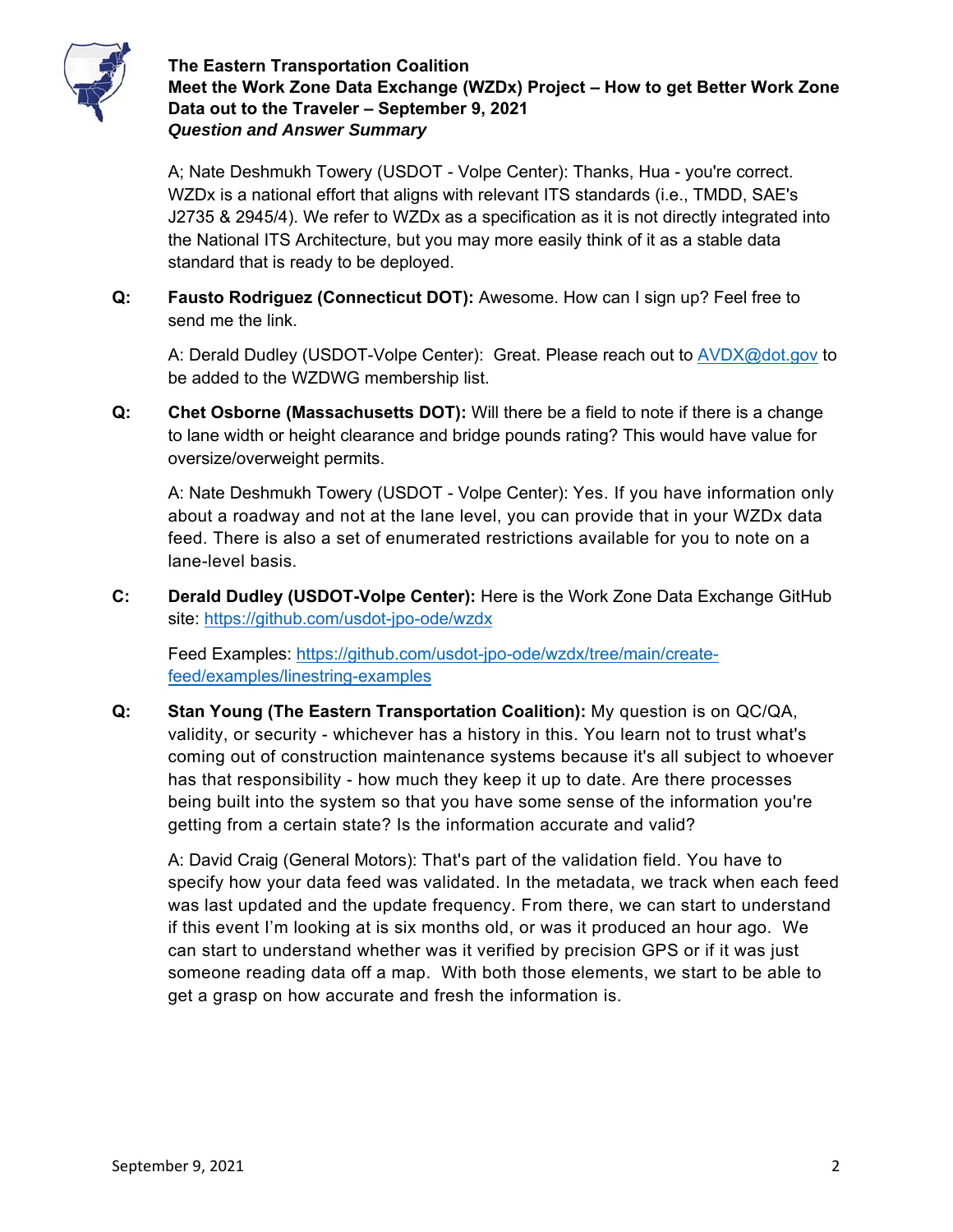



Poll 1: How familiar are you with the Work Zone Data Exchange specification?

Poll 2: Is your agency planning to (or possibly actively) specifying WZDx in future builds of ATMS or CMS?